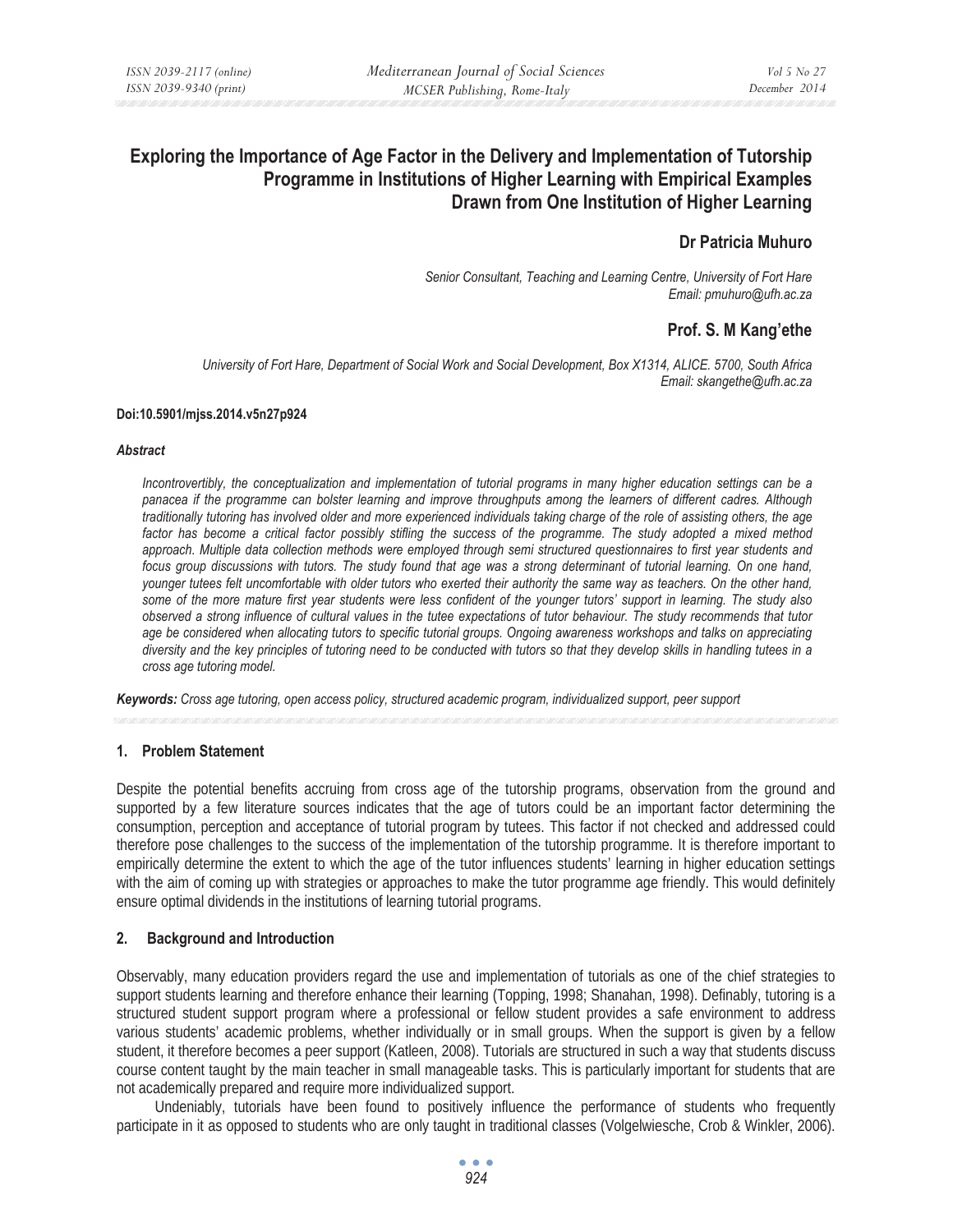| ISSN 2039-2117 (online) | Mediterranean Journal of Social Sciences | Vol 5 No 27   |
|-------------------------|------------------------------------------|---------------|
| ISSN 2039-9340 (print)  | MCSER Publishing, Rome-Italy             | December 2014 |

In fact, studies have empirically found that tutorial participation improves writing proficiency (Alsup, 2008), Maths literacy (Topping, 1998), and reading efficiency (Shanahan, 1998). Furthermore, empirical studies also report non cognitive gains in terms of self confidence, improved communication skills, and students' positive attitudes towards their learning (Topping, Campell, Douglas & Smith , 2003).

Due to the need to strengthen learning in many institutions, policies allowing learning gaps to be filled through tutorials have been instituted. In some cases, tutorials are made compulsory for all incoming new entrants. None the less, observations show that most students shun. If research indicates their value as far as learning is concerned, then the phenomenon and environment surrounding their implementation and administration need to be explored (Adams, 2006; Van Schalkwyk, Menkeveld, & Ruiters , 2010).

While reasons may be complex and inconclusive, tutee satisfaction with tutors forms an integral component of tutorial success. In this vein, Gordon (2009) contends that tutor characteristics provide a conducive and learning environment that spurs the learners' fulfillment. Thus, it is central that the characteristics of instructors in any learning setting be assessed for their effectiveness, suitability and possibly efficiency.

Owing to the formation of open access educational policies (UNESCO, 1998), students of mature age find themselves being tutees of more academically experienced tutors. This differs remarkably from traditional cross age tutoring where the tutor is usually both older and more academically experienced than the tutees (Gilliers, 2010). Traditionally, tutors who are much older than tutees are favoured based on the view that they could better deal with academic, social and sometimes emotional aspects of the students which could possibly inhibit learning (De Smet, 2008). Empirical studies on cross age found that in cases where the tutorials are ineffective because some tutors can be too authoritarian to the tutees and this diminish tutee confidence and stifled active participation (Robbinson,G.R Schoefield K.W. &Steers -Wentzell,K.L., 2005). However, there seems to be scanty research on students' views on the new dimension in cross age model.

## **3. Study Settings and Methods**

## *3.1 Research Paradigm and Design*

The study employed a mixed method research approach embedded in the post posivist paradigm. According to Teddlie and Tashakkori(2009), mixed method entails combining quantitative and qualitative approaches with the aim of strengthening research validity, reliability and results. This is because one approach covers the weakness or the gaps of the other. Cresswell(2009) contend that mixed method helps researchers in getting a holistic perspective of the phenomenon because multiple approaches are integrated. In this study, both case study and mini survey deigns were employed.

# *3.2 Research Methods*

In this study, multiple data collection methods was adopted.. This was done so that findings could be more credible (Sarantakos, 2005). Specifically, the study employed focus group discusions, questionnaire method and document analysis. Focus group discussions were adopted so as to obtain diverse views from tutors within a shorter timeframe. According to Krueger & Casey ( 2009), focus groups widen the range of responses. Also focus groups allowe the researcher to modify questions and make further probe so as to get detailed requisite information (Maree, 2007). The document analysis ensured that the researchers obtained description of trends, frequencies and interrelationships among the various activities done in the program including statistical analysis (Bergman, 2008).

Document analysis enabled scrutiny of less subjective information through analysis of orientation program activities, plans and reviews. However, the principal researcher was aware of the flaws of document analysis with respect to currency of information, accessibility of confidential data which could result in misleading data and possibly affect the study results (Babbie, 2010). Therefore, data from document analysis was corroborated with findings from semi structured questionnaire interviews. Semi structured interviews solicited quantitative aspects of phenomenon surrounding students' orientation programs. These methods provided a quick way to collect both qualitative and quantitative data from many first year students on their views of orientation programs implementation.

# *3.3 Sampling Frame*

The sampling frame composed of lists of first year students and lists of tutors employed in the different sections of the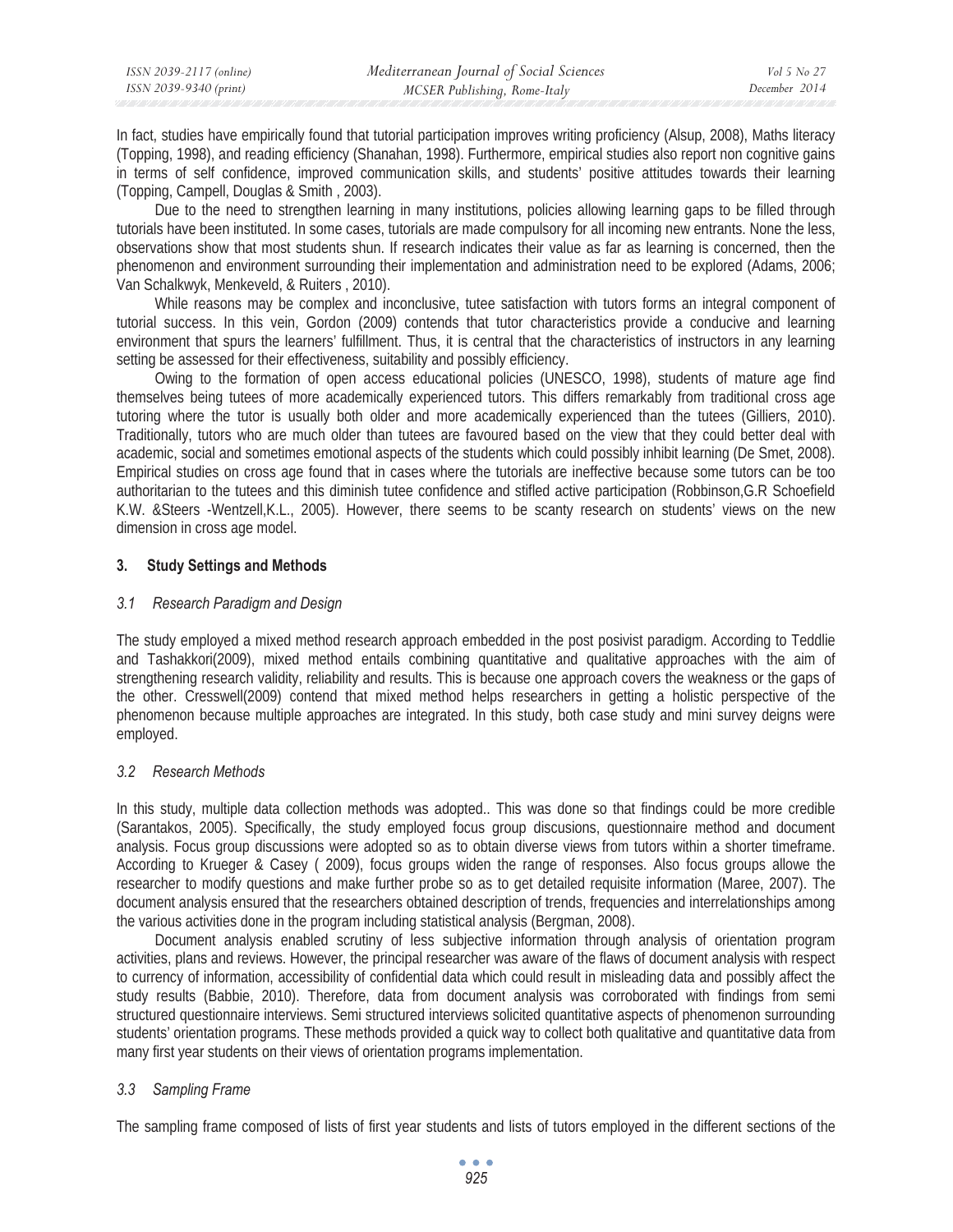institution (Drew, Hardman, and Hosp, 2008). Precisely, the sampling frames for the study were three thousand first year students and approximately one thousand two hundred tutors.

### *3.4 Unit of Analysis*

The unit of analysis for this study constituted of 150 first year students and 40 trained tutors supporting students in the year 2013. These participants were classified into young and old based on their age. Any tutor who was less than thirty years was regarded as young while those above thirty years were regarded as mature. Also given that most students traditionally enroll in higher education around 18 years, all first year students of age below 21 years were regarded as young tutees while those above were classified as mature students.

### *3.5 Sample selection and procedure*

The tutors were selected purposively from those taking part in the tutorial program offered by the academic development centre. Purposive sampling was ideal because of the need to select participants who met the researchers' criteria (Cresswell, 2009). The tutors who had undergone training had a clearer understanding of tutorial principles as well as pedagogical strategies to support diverse students.

On the other hand, the 150 first students who responded to semi-structured questionnaires were randomly selected based on availability and willingness to participate in the study. According to Drew, Hardman, and Hosp (2008), simple random sampling allows researchers to represent elements of the wider population. In this study, it was important to have students' representation in terms of age so as to understand their perspectives on tutoring. The study therefore had 105 younger tutees and 45 mature tutees. On the other hand, there were 30 mature tutors and 10 young tutors.

# *3.6 Research Domain*

The research site comprised of a public higher education institution in South Africa. The selection criteria considered the phenomenon of being a public university and willingness of the institution to participate in the study. Most public univerisities in South Africa apply open admission policies. They therefore attract students from diverse learning and socio-economic backgrounds (Blitzer, 2004). Observably, some of the students are poorly prepared for higher education due to inadequate learning resources and social circumstances (Scott et al., 2007). Therefore, such students need intensive academic support for them to feel comfortable in the higher education settings.

Precisely, the characteristic of being a public university implies that a large number of none traditional students such as first generation, mature students, non-resident students are admitted. Observably also, students from rural communities usually have academic and socio-econmic needs that need to be immediately addressed if they are to expeditiously pursue their education. This characteristic may imply that the majority of the students may not be well prepared for higher education due to the limited availability of learning resources (Longden, 2004; Scott et al., 2007). Therefore, most of the students are likely to have adjustment problems as the key potential dropout risk factor, hence orientation is key and paramount.

# *3.7 Ethical and legal considerations*

Letters of permission obtained from the research ethics committees of the two institutions were used to gain access to the research respondents and participants. Besides the permission from the gatekeepers, permission was also sought from each of the participants who voluntarily participated in the study (Silverman, 2011). This was achieved though a letter explaining the purpose of the study and an accompanying consent form to confirm willingness to participate. The principal researcher upheld the confidentiality of participants by using codes and pseudonyms when presenting and reporting on the data (Bergman, 2008). Participants were not compelled to disclose information. Interviews were tape recorded pending approval and consent of the respective respondents. For those who did not want to be voice recorded, the gesture was respected.

# *3.8 Data Analysis and Interpretation*

The data for the research was analyzed both deductively and inductively. Inductive analyses involved forming qualitative themes especially from the participants' verbatim sentiments. Deductively, the opinions and thinking of the respondents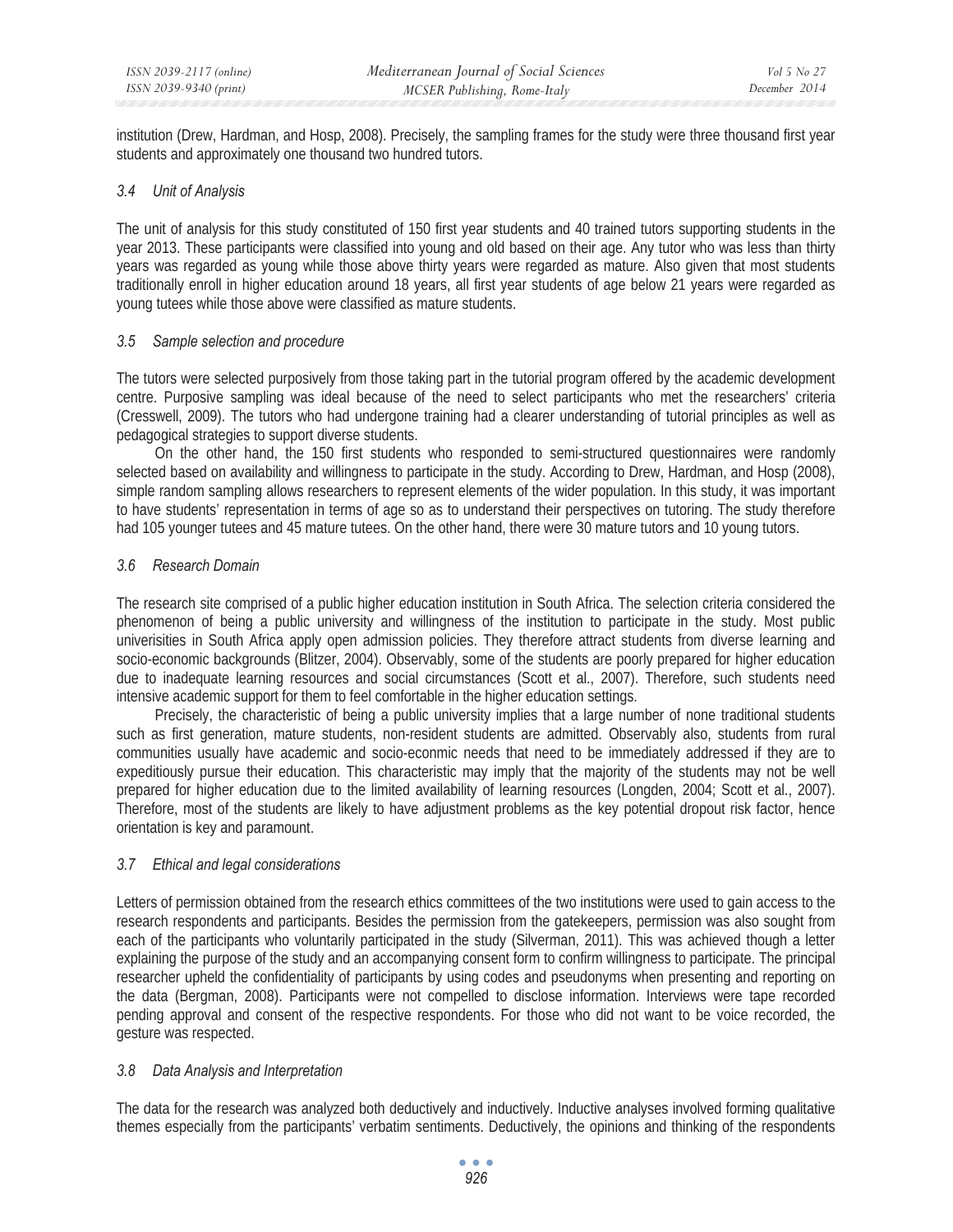formed themes based on the quantification of the frequencies of the respondents.

#### *3.9 Data Credibility and Trustworthiness*

Trustworthiness has to deal with the way the researcher claims that the research is "worth paying attention to" or accurate (Leedy & Ormroid, 2010). This was achieved through tape-recording focus group interviews in a bid to get accurate results. The questionnaire was pilot tested on tutees before making modifications used on the final version.

#### *3.10 Limitations of the Study*

The study appreciated the fact that there are complex and related factors which influence the success of tutorial programs (Topping., 2001). Therefore, a finding concerning perceptions on age is just one component which may not reflect all the challenges in tutoring programs. The other limitation was that the study did not include views of tutor trainers and lecturers who are also important stakeholders in the running of tutorials. Their views could also have enriched the study findings.

### **4. Findings**

#### *4.1 The age of the tutors affected the uptake of tutorials and learning*

On the delivery of tutorials, findings indicated that the age of the tutors was a factor that influenced whether the learners embraced and accepted their tutorials. Some tutees never respected or embraced the tutors who were younger than them. The following table illustrates sentiments from the tutors:

The challenge I am experiencing is that some of the students are not accepting me because I am younger than them. I *find myself being belittled by the people I am supposed to assist and this is frustrating. (FFG, 2,1) I have noticed that the mature students who have been out of school for some time struggle to recall concepts. So I usually ask them to work in groups so as to share. But this pairing is not successful because of too much dependence (FFG3,4)* 

The findings above indicate a challenge of tutee acceptance of the tutors based on age. This scenario presents a stressful state of affairs for the tutors who were undermined, yet were expected to support the tutees. Undoubtedly, the above scenario shows that the age factor was not factored in when selecting the tutors, but rather competence was considered important. It also shows that the program directors ignored the main conditions of cross age tutoring, that of being more knowledgeable and older.

Apparently, the study shows that tutee competence and age also influenced the success of the collaborative learning strategy used in the tutorial session to foster learning. In this instance, mature tutees who had been out of school for a longer time were experiencing learning gaps that needed more intensive support. The group learning strategy was not working because tutees lacked self efficacy, causing them to become too dependent on others in group based tasks. The challenge for the tutors was how to ensure that each student is active and confident to contribute his or her ideas in a safe environment. The above finding points to the challenges encountered when employing student centred techniques to improve their learning and motivation (Davies, 1999). Importantly, tutoring ought to involve active participation so as to enhance the development of competencies in logical arguments, independent thinking and communication (Trigwell & Ashton, 2003). Perhaps student pairing strategy could be more appropriate because it forces all students to share ideas corporately (Topping, 2001). As indicated by Ender & Newton (2000), tutoring ensures that knowledge is reciprocally shared among the students rather than one way transmission from the tutor to the student.

#### *4.2 The elderly tutors were stigmatized by the younger tutees*

Contrary to the elderly tutees not embracing the younger tutors, there were mixed views concerning tutors who were elderly. On one hand, some tutees preferred them as they viewed them as more knowledgeable (Vogelwiesche, Crob & Winkler, 2006). However the majority of the tutees wanted peers to serve as tutors because they could easily relate with them and share their learning and other social concerns. Table 1 below has recorded the tutees sentiments below: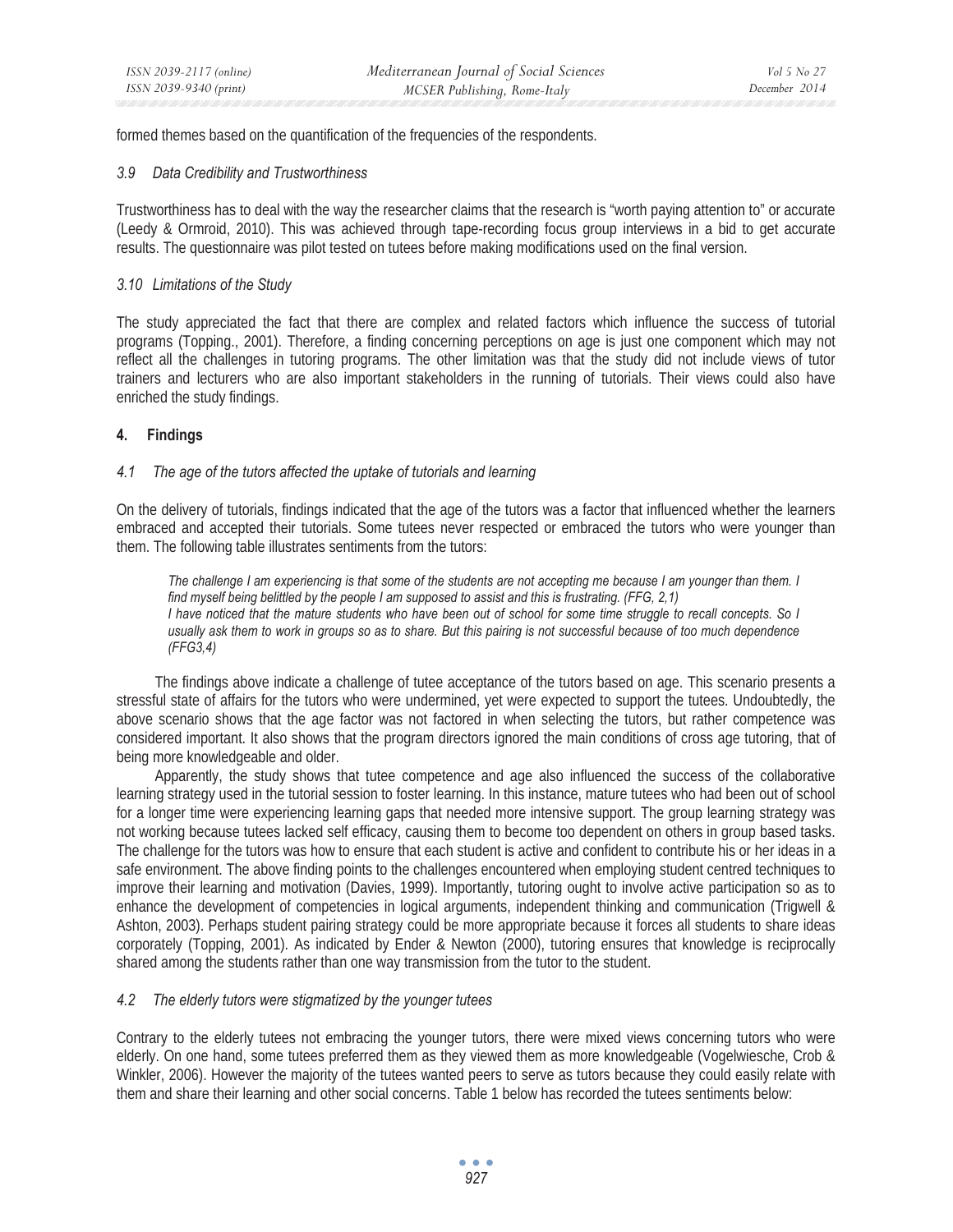#### **Table 1:** Young tutee views about cross age tutoring

| Aspect N=105                                                                                       | <b>Participant classification Percent</b> |     |
|----------------------------------------------------------------------------------------------------|-------------------------------------------|-----|
| Tutees not afraid to ask questions from same age tutor                                             | Young                                     | 44  |
| Tutees preferring tutors of their age and those they can share their mother tongue                 | Young                                     | 23  |
| Older tutors sometimes treat us like high school kids, so its better to have those who are like us | Young                                     | 26  |
| Older tutors have the knowledge but we fear them                                                   | Young                                     | 14  |
| Total                                                                                              |                                           | 100 |

The above findings show that first year students preferred tutors of the same age and in some cases those they would relate in the same language. Many tutees did not want older tutors because of the power dynamics that age brought and this stifled learning. This leads these researchers to think that although the student support programmes had their own selection criteria that did not factor the age of the tutors, it is high time that such a factor is given ample weight as empirically it is found to negatively influence learning.

## *4.3 Age prompted viewing tutorials from cultural lenses*

On the aspect of age, the study found that there was strong cultural interpretation of the relationship between the elderly and the young. This is because the elderly tutees viewed being tutored by younger tutors who qualified to be of the age of their children as an embarrassment and to some extent not culturally acceptable.. The table below summarises the insights from the mature tutees.

### **Table 2:** Mature First year views about tutoring

| $N = 45$<br><b>Aspect</b>                                                                             | <b>Tutee category Percentage</b> |    |
|-------------------------------------------------------------------------------------------------------|----------------------------------|----|
| Fearing that young tutors are bound to have cultural shortcomings                                     | Mature                           | 20 |
| Distrusting tutor capacity to teach                                                                   |                                  | 15 |
| Fear learning challenges will be discussed among other students.                                      |                                  | 10 |
| Not worried about the age of tutor as long as they have professional skills to support me in learning |                                  | b  |
| Total                                                                                                 |                                  | 45 |

The responses above clearly indicates that most of the mature tutees were not confident with the younger tutors. Viewed from cultural lenses, the elderly were the ones who should be giving the younger the advice, direction and culture believed advance in age was associated with wisdom. Therefore, the elderly tutee-younger tutors appeared to disregard this cultural norm and arrangement. For the younger tutees not accepting the elderly tutors, this may not be a cultural phenomenon, but an inconvenience in that the younger tutees expected to be tutored by their peers.

### *4.4 Age was an important aspect of diversity working against learning*

Research findings realized that age constituted an important factor of diversity that negatively affected the success of the tutorials. This brings a revelation to the researchers to recommend that before tutorial programmes are conceptualized, many factors which are diversity oriented such as age that could be suspected to influence tutorial success needed to be factored in. Apparently in the institutions studied, the impact of age as an important component of diversity had not been factored in.

# **5. Discussion**

This study which sought tutor and tutee views and expereinces on the importance of age in the delivery of tutorials was premised on the assumption that students' expectations and perceptions of tutor characteristics influence their learning. The study found that age diversity became an impediment to tutorial learning. As such, the differing age between the tutor and tutees had strong influence on acceptance, expectations and conduct of the tutees. This supports the view that if not well handled, diversity can inhibit learning (Gurin et al, 2002). In this study, age differences became a challenge in that older tutees distrusted the competence of younger tutors as well as their ability to uphold confidentiality. This implies that that older students prefer a learning environment where they would feel safe from having their shortcomings publicly exposed. Previous studies elsewhere have also revealed that tutees can shun assistance (Dryden and Reeves, 2008).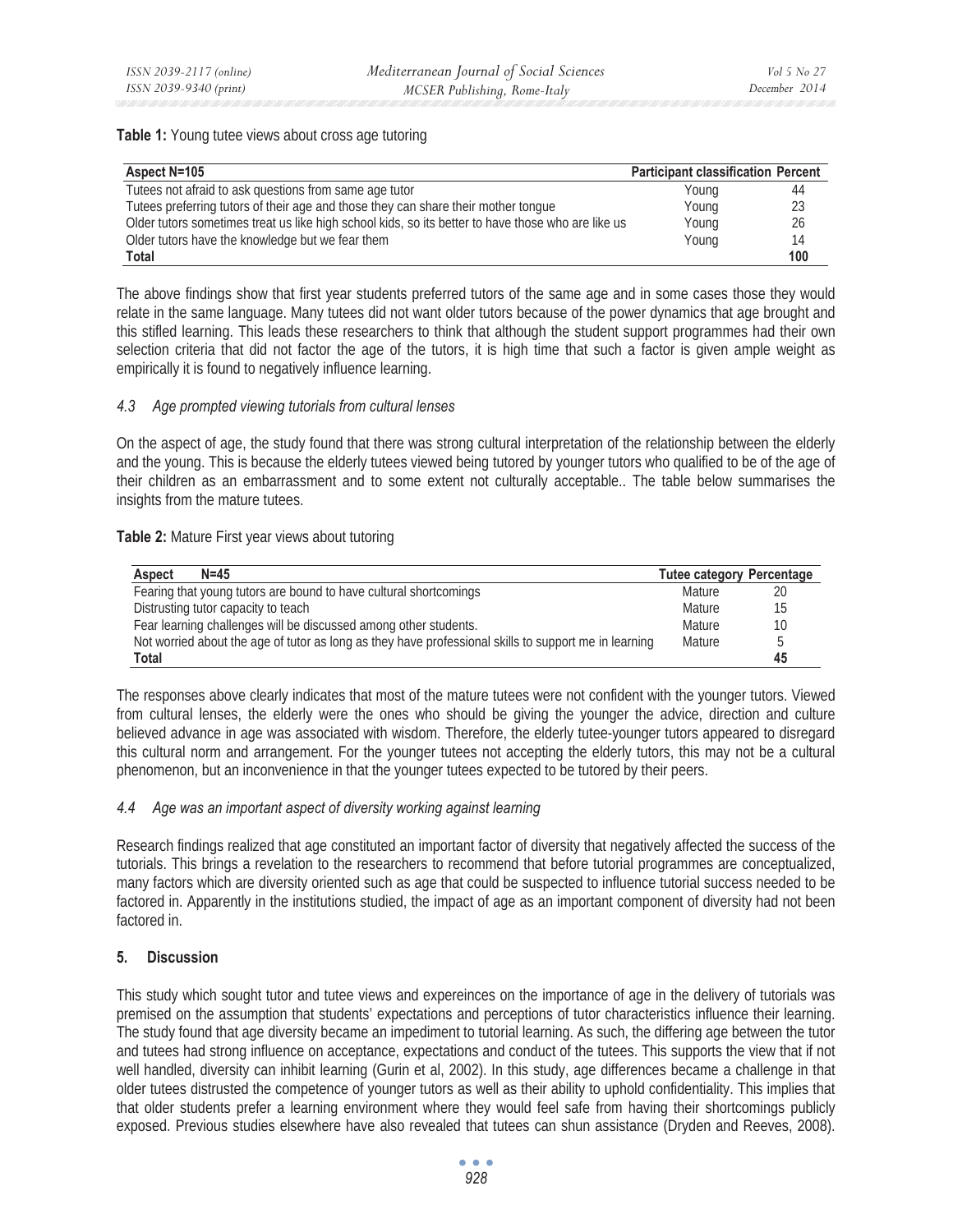| ISSN 2039-2117 (online) | Mediterranean Journal of Social Sciences | Vol 5 No 27   |
|-------------------------|------------------------------------------|---------------|
| ISSN 2039-9340 (print)  | MCSER Publishing, Rome-Italy             | December 2014 |

Therefore, the scenario above points to the need for the tutorial program administrators in the institutions studied to consider the age factor when allocating tutors to specific tutee cohorts.

On another angle, when the tutees were asked to indicate their preference concerning age of tutors, the majority of the younger tutees preferred a tutor of the same age than an elderly tutor. This is because they felt more comfortable to express their concerns to someone of their own age. This finding aligns to social learning theories which put emphasis on using peers in learning because they serve as safety nets (Tinto, 1998). In this case, tutors of the same age were perceived as able to easily link content to authentic experiences so that students can easily understand (Ender & Newton , 2000). It appears as if younger tutees in this study were not free to express their learning concerns. Therefore, this limited tutees active participation. In this light, age frustrated both the cognitive and affective goals of building confidence, self efficacy, locus of control and learning for tutees (Vogelwiesche, Crob & Winkler, 2006). This scenario calls for ongoing professional training of older tutors to develop personalities that will make them free from being non judgmental,

embrace active listening and facilitative teaching so as to meet the students learning needs. Such qualities have been proved to increase students' confidence, equality and ownership of the learning process (Powell, 2005). Undeniably, the study also revealed a strong influence of cultural values in the expectations of tutees. For instance older tutee resistance to younger tutors can be a reflection of cultural beliefs concerning the relationship between age and

taking instructions (Reeves & Dryden, 2008). In the African context, older people give orders to younger people and not vice versa. Therefore, the younger tutees found it difficult to challenge the older tutees that were undermining them.

#### **6. Way Forward**

Undoubtedly, findings from the study reveals that differing age between the tutor and the tutees negatively stifled tutorial goals. For this reason, older tutors who support young tutees ought to have personalities that are welcoming as well as embrace professional pedagogical knowledge to support younger tutors who are likely to be fearing them. In the current study, the practice of using younger tutors to support mature students was not apparently beneficial. Therefore, tutorial program co-ordinators should appoint older or same age tutors if various students expectations are to be met.

Further, alternative tutoring model using peer approach may need to be factored in the current student support to curb the challenge of age differences. Since the higher education system heavily rely on tutoring for academic student support, there maybe need to reconsider other models of student support that can promote academic skills, cultural as well as social needs of the diverse students who are enrolled in higher education.

#### **7. Conclusion**

Incontrovertibly, the age difference between and among the tutees , as well as the difference in age between the tutors and the tutees are factors that undoubtedly influence the quality of tutorship programme. This sends a clarion call to the programme coordinators of the programme to factor in the age factor while conceptualizing and implementing the programme. The tutorship programme, therefore needs to make an autopsy of all the factors either strengthening as well as those undermining the suucess of the programme. The programme need to be diversity friendly and need to consider the impacts of all the diversity factors and work out modalities to weaken or mitigate them.

#### **References**

- Adams, J. (2006). Preferred and prevailing learning practices in University Students Support Programs. Unpublished Doctoral Thesis. Universiry of Zululand.
- Alsup, J. (2008). Tutoring is real. The benefits of tutor experience for Enflish educators. Pedagogy , 327-347.
- Babbie, E. (2010). The Practice of Social Research (12th Edition ed.). Belmont: Thompson Wadsworth.
- Beck, R. (2007). The pedagody of the Oxford Tutorial. Lawrence University. Appletown: online.
- Bergman, M. (2008). Advances in Mixed Methods Research: Theories and Application. London : SAGE.
- Biltzer, E. B. (2004). The effect of factors related to prior schooling on persistence of students in higher education. South African Journal of Higher Education , 24 (2), 119-125.
- Chin, T. ,Rabow,J. & Estada, J. (2011). Tutoring Matters. Everything You always wanted to know about the tutor. Temple University Press.
- Creswell, J. (2009). Research Design: Qualitative, Quantitative and Mixed Methods Approches (3 ed.). Thousand Oak: SAGE.
- De Smet, M.V. (2008). Cross age peer tutor in asynchronous discussion groups: Studying the impact of tutors and labelling interventions.
- Davies, J. C. (2010). The First Genration Student Experience. Implications for Campus Practice and Strategies for improving persistence